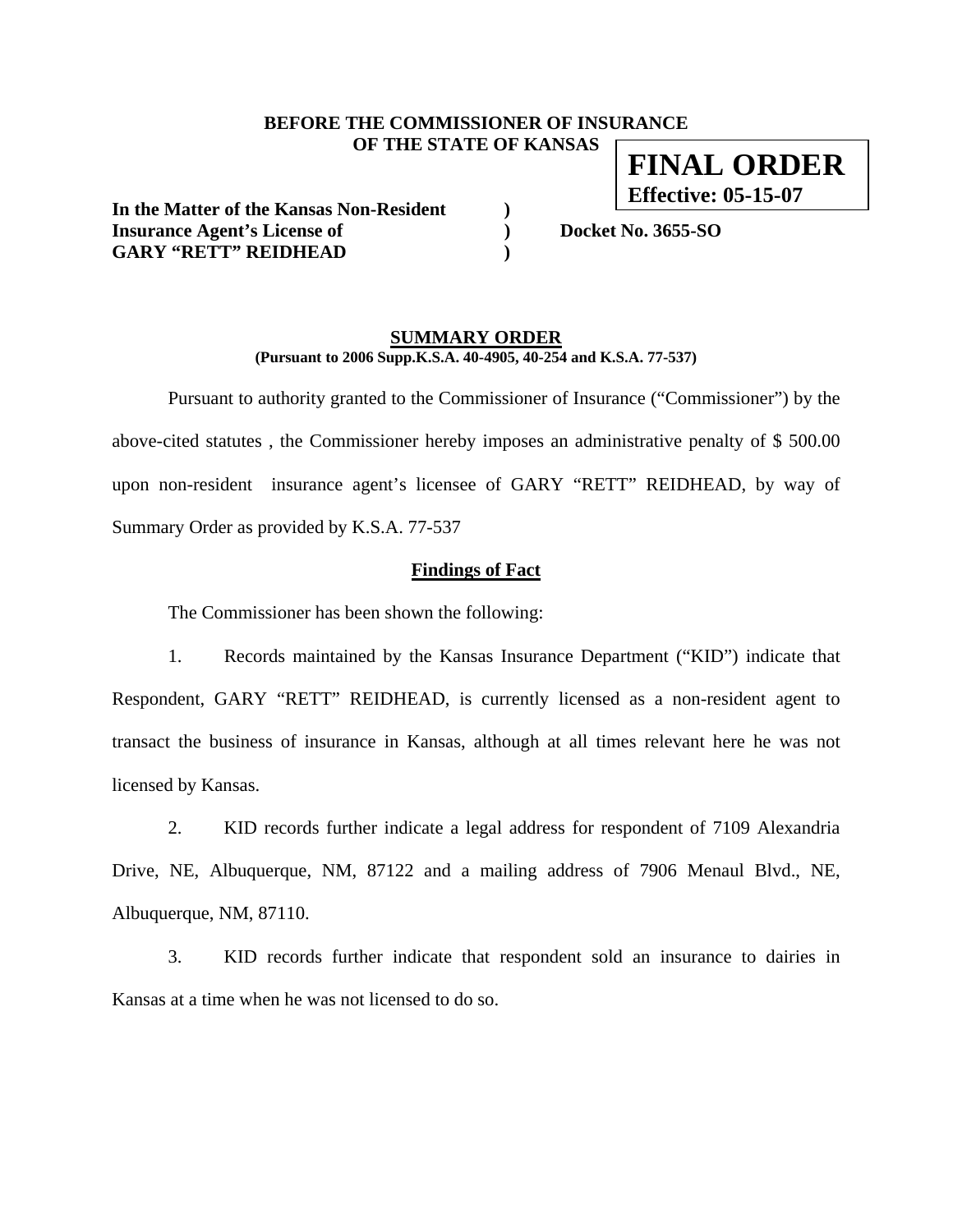#### **Conclusions of Law**

4. The Commissioner has jurisdiction over Respondent as well as the subject matter of this proceeding and such proceeding is held in the public interest.

5. The respondent sold insurance in Kansas without a license.

#### **Applicable Law**

6. K.S.A. 2006 Supp. 40-4905 provides in relevant part: "(a). Subject to the provisions of K.S.A. 2006 Supp. 40-4904, and amendments thereto, it shall be unlawful for any person to sell, solicit or negotiate any insurance within this state unless such person has been issued a license as a insurance agent in accordance with this act."

7. K.S.A. 40-254 states in relevant part: Unless herein otherwise provided, every violation of any provision of this code shall subject the person violating the same to a penalty of not to exceed five hundred dollars for each violation . . ."

## **IT IS THEREFORE ORDERED BY THE COMMISSIONER OF INSURANCE**

**THAT** the respondent GARY 'RETT' REIDHEAD is, effective the effective date of this order, to pay an administrative penalty to the Kansas Insurance Department of FIVE HUNDRED DOLLARS (\$500.00).

#### **Notice of Right to Hearing or Appeal**

You are entitled to a hearing pursuant to K.S.A. § 77-537, the Kansas Administrative Procedure Act. If you desire a hearing, you must file a written request for a hearing with:

> John W. Campbell, General Counsel Kansas Insurance Department 420 S.W. 9th Street Topeka, Kansas 66612.

This request must be filed within fifteen (15) days from the date of service of this Order. If you request a hearing, the Kansas Insurance Department will notify you of the time and place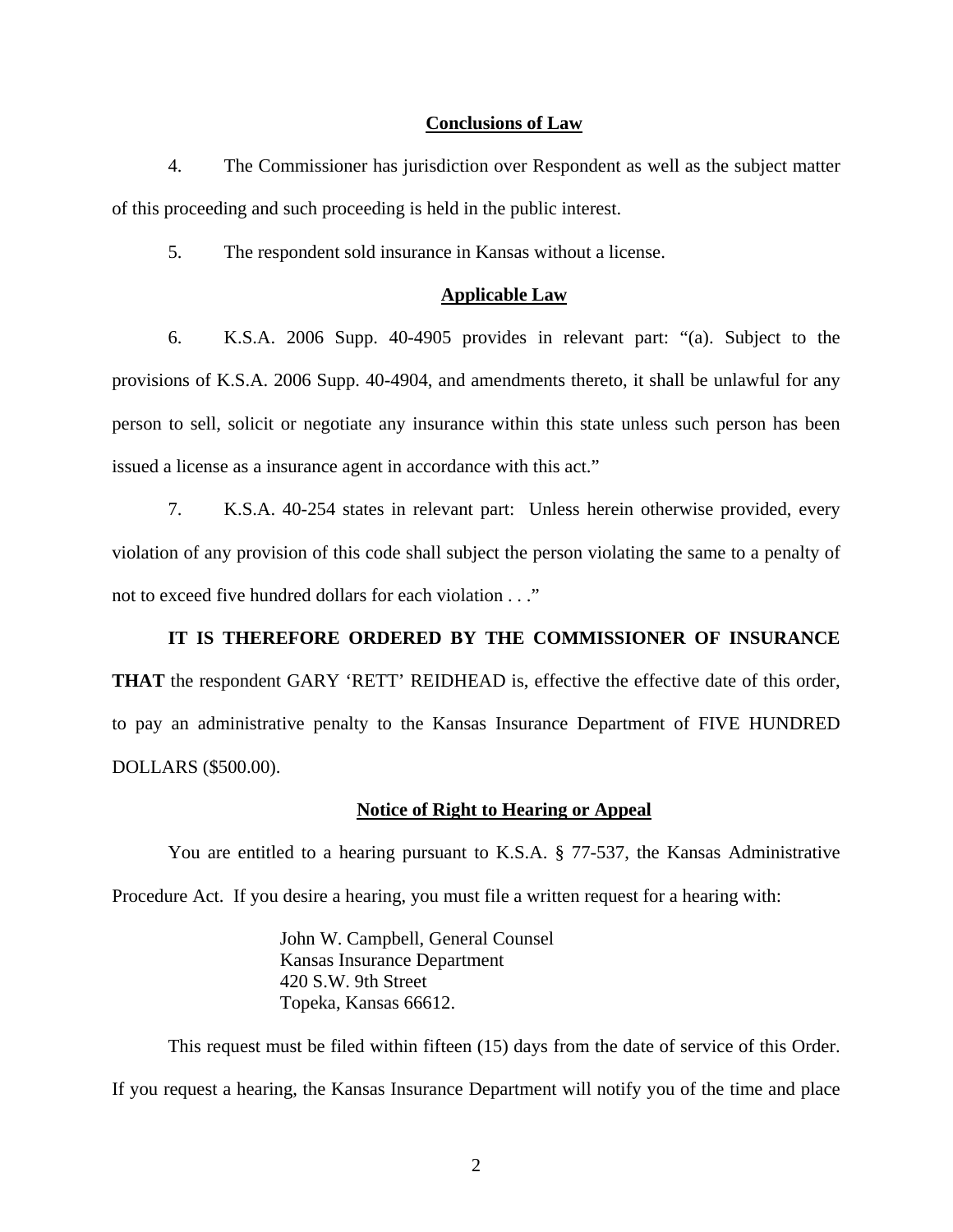of the hearing and information on the procedures, right of representation, and other rights of parties relating to the conduct of the hearing, before commencement of same.

If a hearing is not requested in the time and manner stated above, this Order shall become effective as a Final Order upon the expiration of time for requesting a hearing, pursuant to K.S.A. § 77-613. In the event that you file a petition for judicial review, pursuant to K.S.A. § 77-613(e), the agency officer to be served on behalf of the Kansas Insurance Department is:

> John W. Campbell, General Counsel Kansas Insurance Department 420 S.W. 9th Street Topeka, Kansas 66612.

**IT IS SO ORDERED THIS \_\_27th\_\_\_ DAY OF APRIL, 2007, IN THE CITY OF TOPEKA, COUNTY OF SHAWNEE, STATE OF KANSAS.** 



 $\angle$ s/ Sandy Praeger $\angle$ 

Sandy Praeger

Commissioner of Insurance

 $\angle$ s/ John W. Campbell $\angle$ 

John W. Campbell

General Counsel